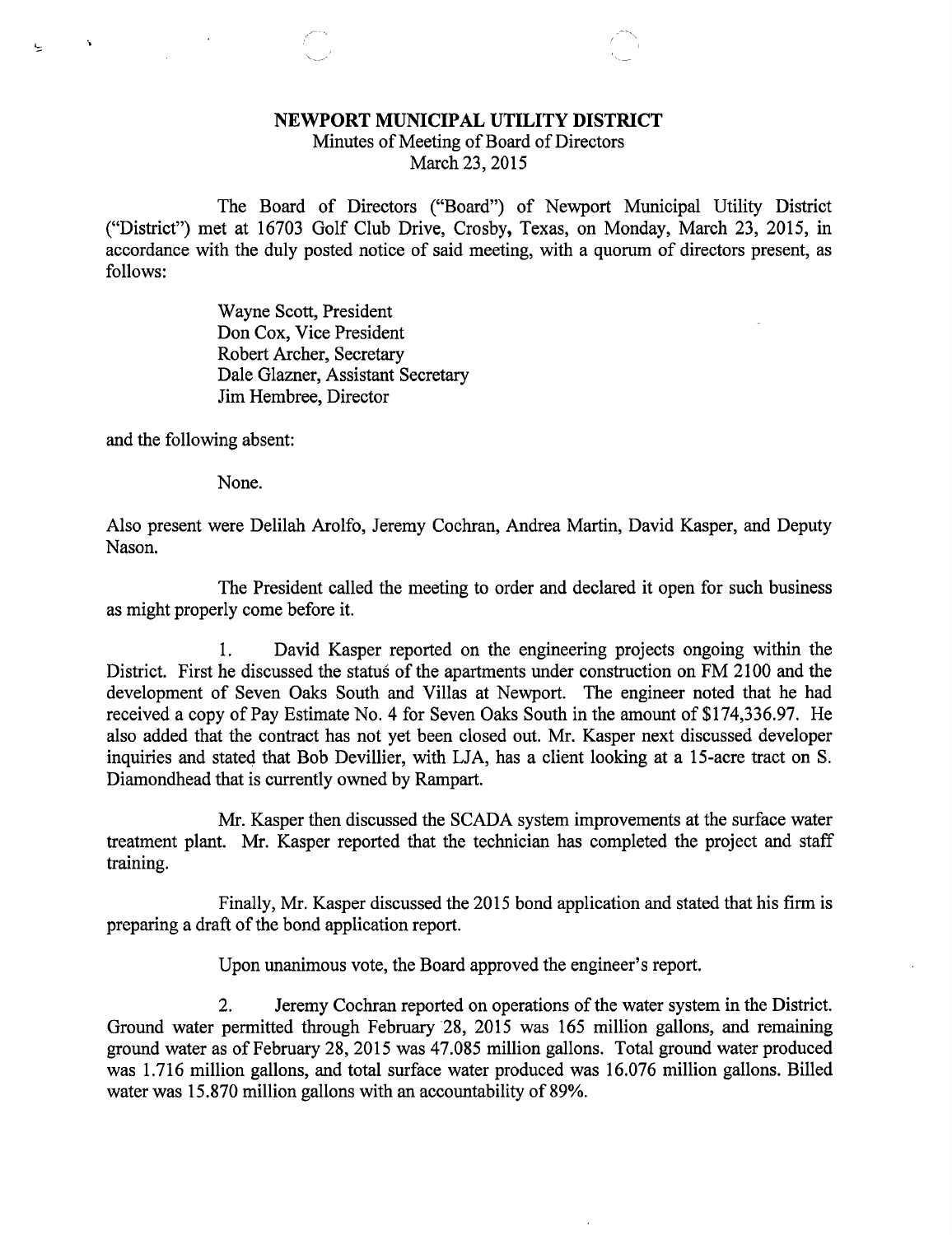The operator reported on work completed at the surface water treatment plant, which included modifying the aid feed system to the mixing tank, installing the repaired lagoon wet well pump, removing all sludge from the backwash lagoons, and repairing a leak on the 3" water line serving the treatment plant. Pending work includes rebuilding the actuators on filter valves and replacing Filter #1 "filter to waste" valve.

Mr. Cochran then discussed the status of the water wells in the system. Pending work includes replacing a leaking check valve at Water Plant No. 1.

Mr. Cochran then reported on the status of the wastewater system in the District. Total flow for February amounted to 16.751 million gallons, with an average daily flow of 0.598 million gallons. There was 1.2" of rainfall for the month. There were no violations noted at the facility.

The operator next reported on work completed at the wastewater treatment plant, which included replacing the exhaust fan in the SO2 room, replacing a broken 3-way connector for aeration sprayers, performing preventative maintenance on all three blowers, replacing a damaged electrical outlet in the SO2 room, and replacing an electrical plug on the heater for the SO2 bottles. Pending work includes analysis training with Envirodyne for laboratory sampling.

Mr. Cochran next discussed the operations of the District lift stations and noted that the operator replaced a broken bracket in the wet well at the S. Diamondhead/FM 2100 lift station that holds the pump operation floats in place.

Mr. Cochran then reported on the District work. There were eight water leaks and main line repairs, 11 sewer back-up and sewer line repairs, 17 taps, one meter changed out, and seven maintenance items.

Upon unanimous vote, the Board approved the operator's report as presented.

3. Mr. Cochran then discussed the status of the District parks. He noted that the operator removed tree debris from low water crossings after heavy rains, reinstalled the flag pole at S. Diamondhead Park after someone removed it, and had a contractor investigate and repair issues with the splash pad unit at Port O'Call Park.

The operator provided the Board with a detailed list of vandalism activity that occurred at the parks over the last month, and reported that sheriff's deputies patrolled all three parks and hiking trails during spring break. Deputy Nason addressed the Board and gave a brief description of the activities that he had witnessed in the parks and trails over the course of the spring break holiday. Deputy Nason will provide the Board with a detailed report of the week's activities and the tickets that were issued for violation of the District's park rules.

Upon unanimous vote, the Board approved the parks and trails report as presented.

4. Lastly, there was discussion regarding ground water reduction contracts. The operator informed the Board that numerous inquiries had been received over the past month and he is working diligently with the Harris-Galveston Subsidence District to continue to find

 $\Delta$